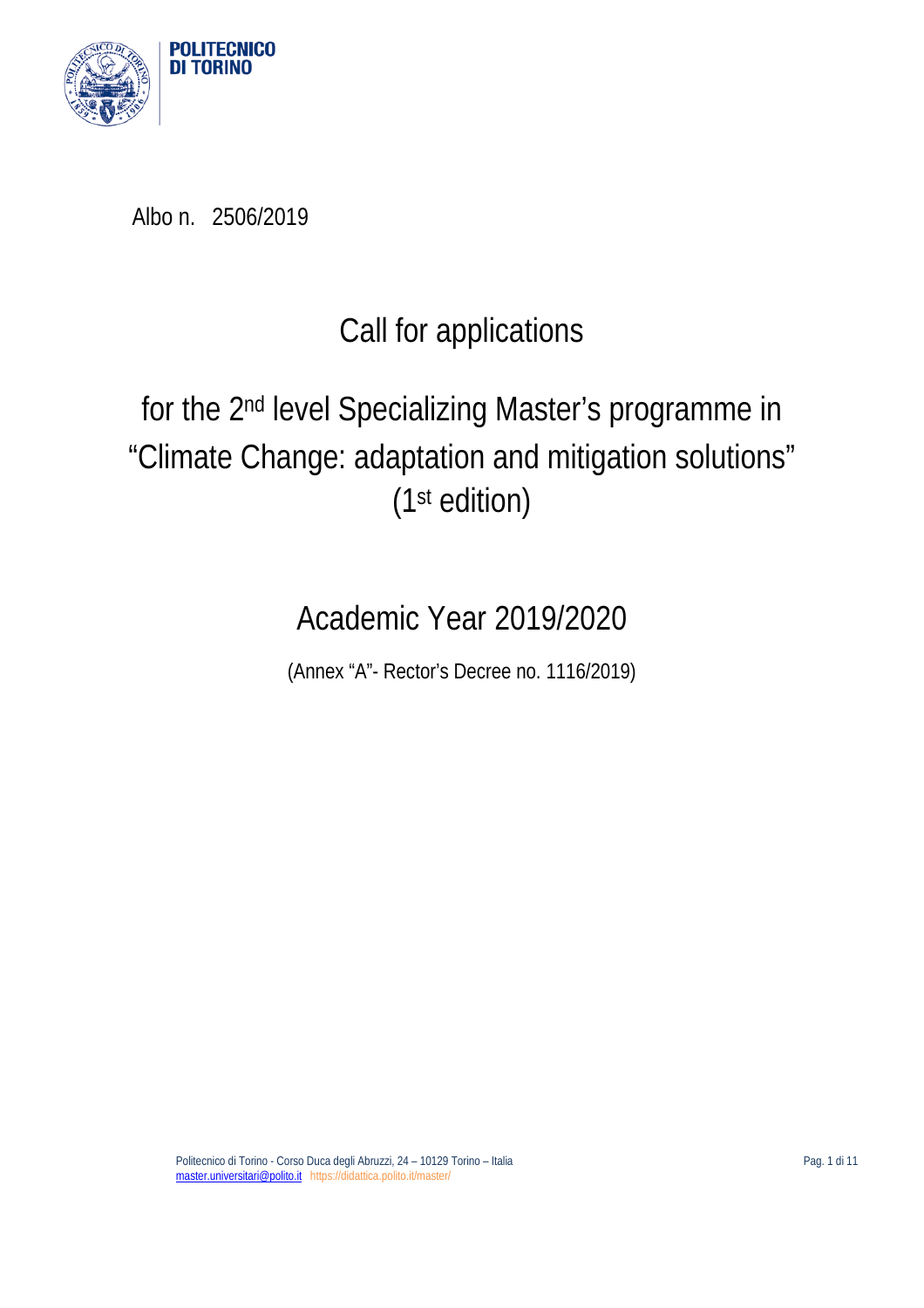

### **ART. 1**

#### **(Programme overview)**

The 1st edition of the 2nd level Specializing Masters programme in "Climate Change: adaptation and mitigation solutions" is offered by Politecnico di Torino for the academic year 2019/2020 within the innovative project "Cambiamenti\_climatici@polito".

The administrative seat of this specializing Master's programme is located at Politecnico di Torino – Office of Specializing Master's Programmes and Lifelong learning ("Ufficio Master e Formazione Permanente").

The programme is managed by the "Specializing Master's Programmes and Lifelong Learning School" ("Scuola di Master e Formazione Permanente").

The Programme Director is Francesco Laio, Director at the Department of Environment, Land and Infrastructure Engineering of Politecnico di Torino.

## **ART. 2**

### **(Training objective, didactic contents and organization of the activities)**

The first edition of the 2nd level Specializing Master's programme in "Climate Change: adaptation and mitigation solutions" is designed for students and professionals who want to gain a comprehensive understanding of the climate change impact and the innovative technologies that will drive the mitigation and adaptation responses to global warming.

It is a 1-year programme scheduled from January to December 2020, full time from Monday to Friday. It combines 4 taught modules including frontal lectures, lab activities, and hands-on tutorials (from January to July), followed by a 500 hour internship in one of the partner companies (between September and November). The award ceremony will be held on December 2020.

The successful completion of the Master will provide students with 63 ETCSs.

Lectures will be held in English; training activities, except for the site visit and the internship, will take place at Campus Politecnico - Lingotto.

The teaching programme is structured as follows:

- $\bullet$  16 courses compulsory (43 credits);
- Internships compulsory (20 credits):

The full list of the Specializing Master's courses is available in Table n.1 – *Organization of the courses*.

#### Table n. 1 – Organization of the courses

|   | Course                                             | <b>ECTS</b> |
|---|----------------------------------------------------|-------------|
|   | An Introduction to Climate Change                  |             |
|   | Earth Observation and Climate Monitoring           |             |
| 3 | Climate Policy, Economics and Finance              |             |
|   | <b>Energy Transition and Global Sustainability</b> |             |
| 5 | Carbon Capture and Storage                         |             |
| 6 | Carbon Footprinting and Carbon Trading             |             |
|   | Sustainable Transport Systems and Infrastructures  |             |

Politecnico di Torino - Corso Duca degli Abruzzi, 24 – 10129 Torino – Italia Pag. 2 di 11 [master.universitari@polito.it](mailto:master.universitari@polito.it) https://didattica.polito.it/master/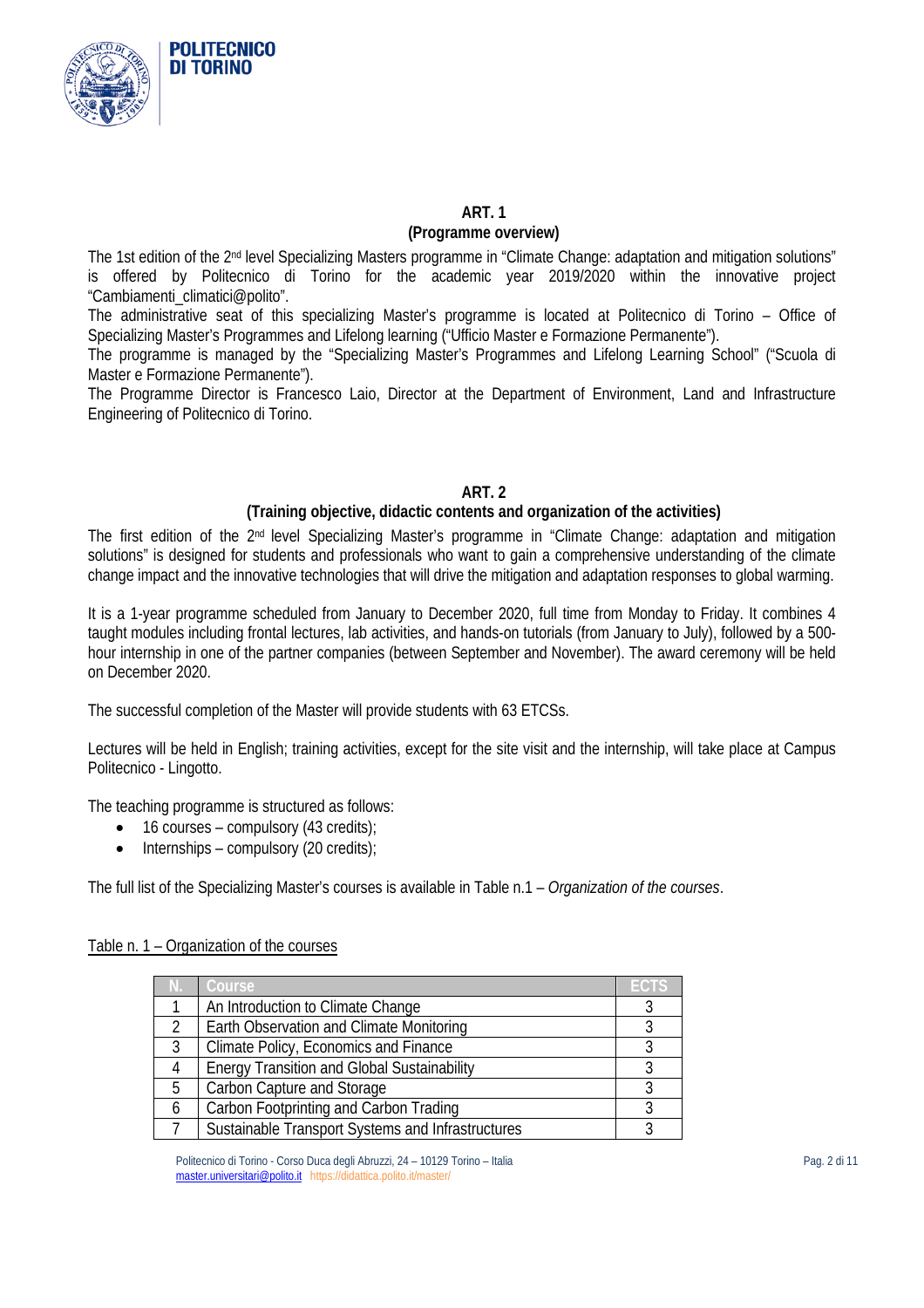

**POLITECNICO DI TORINO** 

| 8  | <b>Energy-Efficient Buildings and Communities</b>     |                |
|----|-------------------------------------------------------|----------------|
| Q  | <b>Climate-Resilient Cities and Communities</b>       | 3              |
| 10 | Coping with Extreme Events                            | 3              |
| 11 | Food-Water Nexus in a Changing Climate                | 3              |
| 12 | Sustainable Management                                | $\mathfrak{D}$ |
| 13 | <b>Corporate Social Accountability</b>                |                |
| 14 | Green Procurement and Sustainable Supply Chain        |                |
| 15 | Climate-Change Compliance Reporting and Communication | $\mathfrak{D}$ |
| 16 | Eco-innovation and Social Entrepreneurship            | 2              |
|    | Internship                                            | 20             |
|    |                                                       | 63             |

# **ART. 3 (Admission requirements)**

You must hold a full degree (Master of Science degree/Laurea specialistica/Laurea magistrale or equivalent) by the enrolment deadline in the following areas:

- Engineering
- Architecture
- Geography (LM-80),
- Agricultural science (LM-69),
- Physics (LM-17),
- Biology (LM-6),
- Chemistry (LM-64),
- Environmental economics (LM-76),
- Geoscience (LM-74)

You must prove to have a good knowledge of the English language (equivalent to level B2 CEFR) which can be certified by a language certificate included in the list of the accepted certificates (Table n. 2 – English Language certificates).

# Table n. 2 - English language certificates

| <b>EXAMINATION BOARD</b>                                                                                  | <b>CERTIFICATE</b>                                                                      | <b>MINIMUM SCORE ACCEPTED</b>                                                                       |
|-----------------------------------------------------------------------------------------------------------|-----------------------------------------------------------------------------------------|-----------------------------------------------------------------------------------------------------|
| <b>IFITS</b><br>https://www.ielts.org/                                                                    | IELTS (International English Language Testing<br>System) - Academic or General training | 5.0                                                                                                 |
| Cambridge English Language                                                                                | Cambridge English: PRELIMINARY (PET)                                                    | Pass with Merit                                                                                     |
| Assessment<br>http://www.cambridgeenglish.org/exam                                                        | <b>BULATS</b>                                                                           | Reading & Listening: overall score 54<br>Writing & Speaking: at least one B2 in<br>one of the tests |
| Cambridge Assessment English<br>http://www.cambridgeenglish.org/exam<br>s-andtests/qualifications/general | All certificates                                                                        | Cambridge English Scale: score 154                                                                  |

Politecnico di Torino - Corso Duca degli Abruzzi, 24 – 10129 Torino – Italia Pag. 3 di 11 [master.universitari@polito.it](mailto:master.universitari@polito.it) https://didattica.polito.it/master/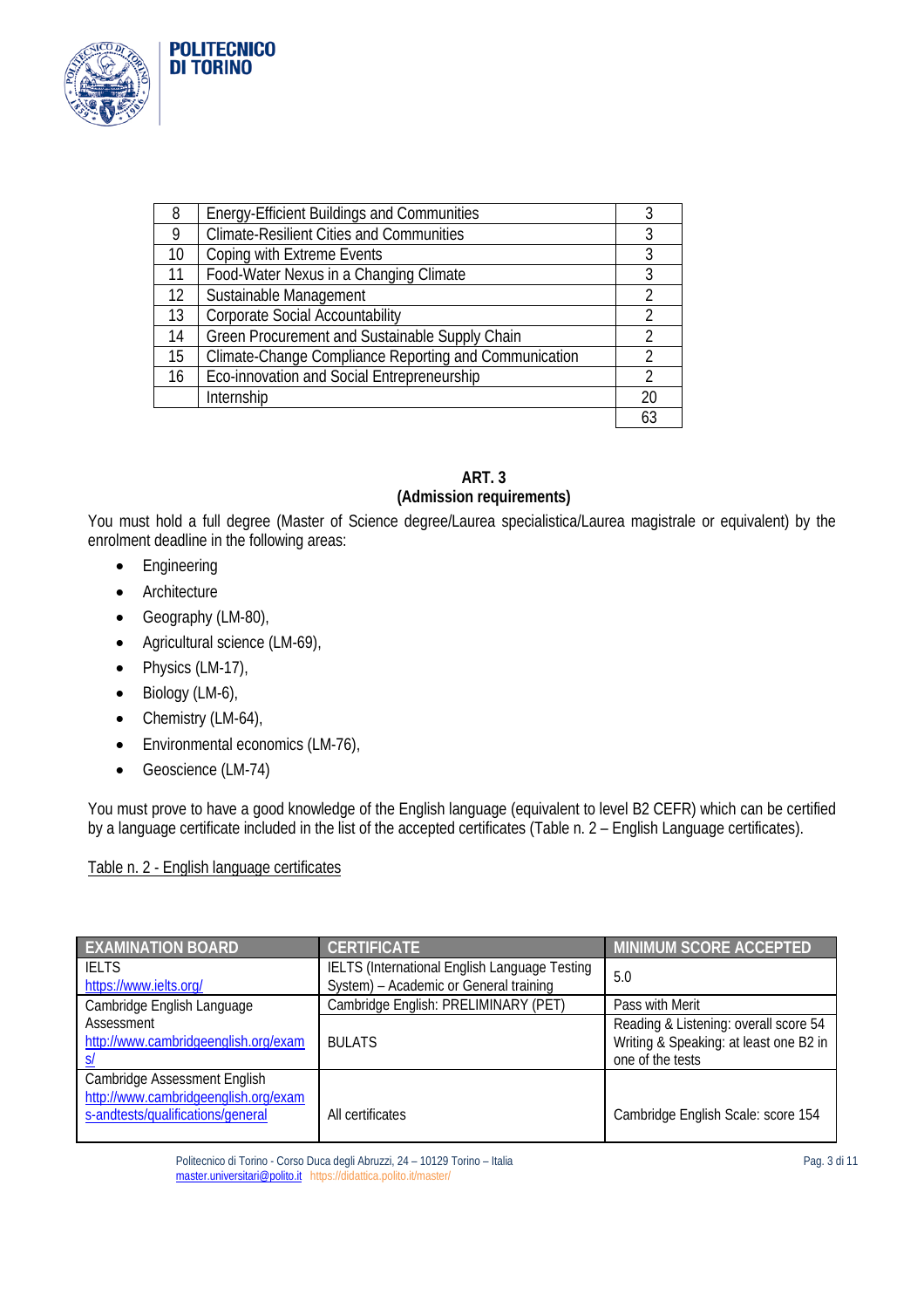

| formerly known as:                                                                        |                                  |                                                                                                                        |
|-------------------------------------------------------------------------------------------|----------------------------------|------------------------------------------------------------------------------------------------------------------------|
| Cambridge English Language<br>Assessment<br>http://www.cambridgeenglish.org/exam          | <b>BULATS</b>                    | Reading & Listening: overall score 54<br>Writing & Speaking: at least one B2 in<br>one of the tests                    |
|                                                                                           | TOEFL - ibt                      | 62                                                                                                                     |
| <b>ETS</b>                                                                                | TOEFL - cbt                      | 210                                                                                                                    |
| http://www.ets.org/toefl                                                                  | TOEFL - pbt                      | 547                                                                                                                    |
|                                                                                           | <b>TOEIC</b>                     | Listening: 360; Reading: 350;<br>Speaking: 150; Writing: 140                                                           |
| Pearson<br>http://pearsonpte.com/                                                         | Pearson Test of English Academic | 51                                                                                                                     |
| LCCI - EDI / Pearson<br>http://qualifications.pearson.com/en/qua<br>lifications/lcci.html | <b>JETSET</b>                    | <b>JETSET Level 4</b><br>Reading, Writing, Listening e<br>Speaking: pass with overall score<br>("total") "Distinction" |
| <b>Trinity College London</b><br>http://www.triniticollege.com/                           | Trinity ISE I                    | Reading, Writing, Listening,<br>Speaking: pass with overall result<br>"Distinction" in all the tests II                |

In alternative to one of the above-listed certificates you can provide, within the deadline for applications, a stamped declaration/certificate written on official letter headed paper, which certifies that:

- a) you have attended at least one school year at a high school in which the medium of instruction is English. In this case the school must issue a certificate stating that: "The medium of instruction is English";
- b) you have a foreign high school diploma which is recognized by the Italian Ministry of Education and Research as equivalent to the Italian high school diploma (diploma di maturità), or you have a higher qualification awarded by a higher education institution in which the medium of instruction is English. In both cases the school must issue a certificate stating that: "The medium of instruction is English".

With regard to points "a" and "b", please note that diplomas awarded by high schools in the USA, UK, Canada, Ireland, Australia and New Zealand do not need to include the phrase "The medium of instruction is English".

The Selection Committee will assess the level of the knowledge of the English language during the oral interview (in accordance with art. 4 of this Call for application), also remotely, if the applicant does not have one of the required English language certificates. Applicants who do not attend the interview are automatically excluded from the selection process.

Candidates unable to attend the interview in presence at Politecnico di Torino may request the Selection Committee, within three days prior to the interview, to have a remote interview. The decision of the Selection Committee is unquestionable. Applicants are required to prove their identity before the interview starts by showing an identification document via skype.

Even if you have not earned your Master's degree yet but you are going to graduate before the enrolment deadline, you can submit your application for admission to the programme.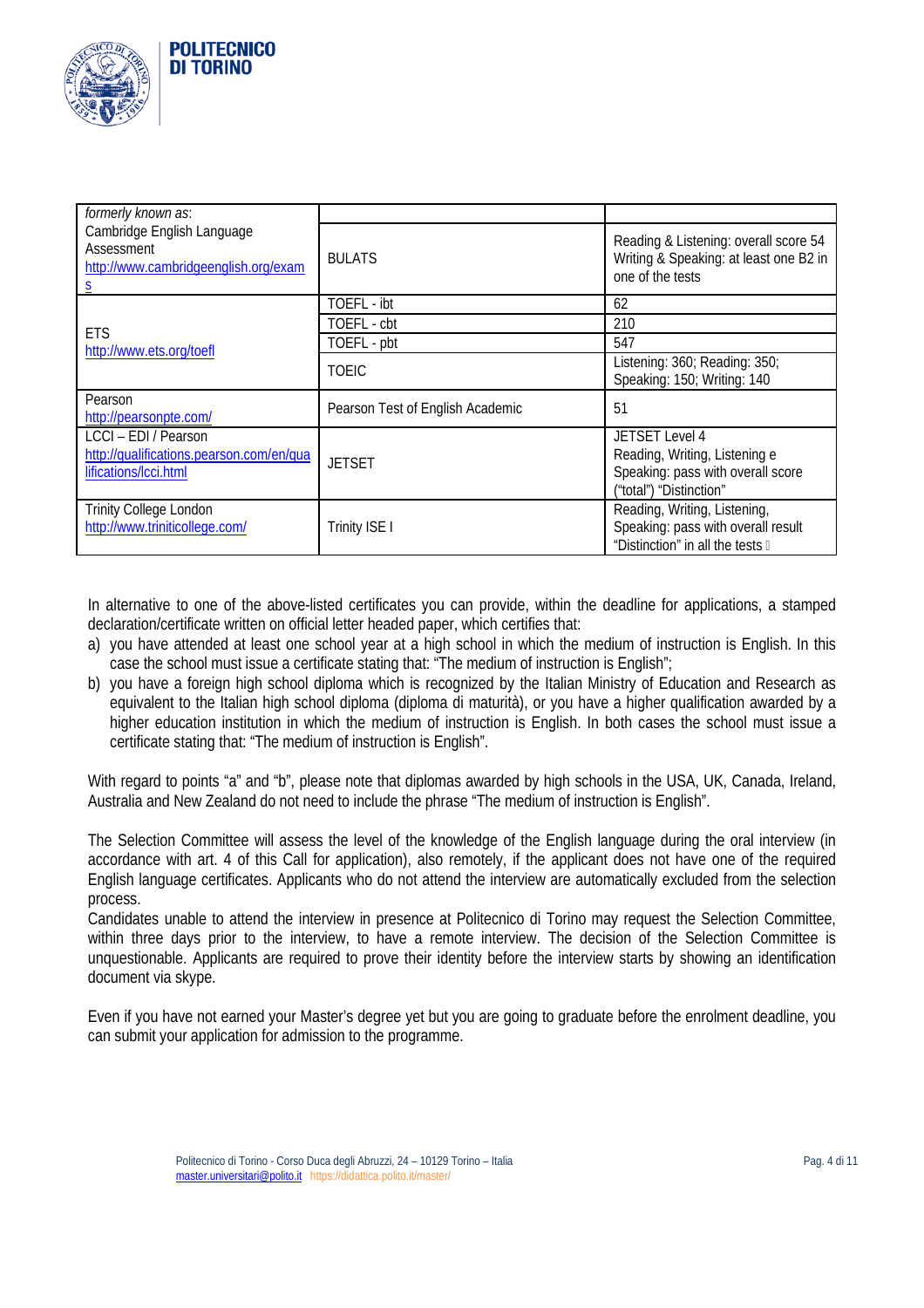

# **ART. 4 (Admission and selection process)**

Admission and deadline

The 2nd level Specializing Master's programme is open to a maximum of 30 participants.

You can apply for admission for this Specializing Master's programme ONLY through the Application Form available at: *[https://didattica.polito.it/master/climate\\_change/2020/how\\_to\\_apply](https://didattica.polito.it/master/climate_change/2020/how_to_apply)*. DO NOT apply by e-mail, fax or mail because these applications will not be considered.

Applications are due by:

• **November 22nd, 2019 at 1 p.m. - Italian time**

#### **Step 1. Evaluation of applicants' qualifications**

ALL the following supporting documents must be attached to your application on Politecnico di Torino website (in English or Italian only):

- 
- 1. Valid identification document (passport for extra-EU applicants);<br>2. Curriculum vitae (CV must include the authorization to the pro-2. Curriculum vitae (CV must include the authorization to the processing of personal data – in compliance with the General Data Protection Regulation (EU Regulation 2016/679) and the Personal Data Protection Code, Legislative Decree 30 June 2003 no. 196 and subsequent amendments);
- 3. List of exams of both Bachelor's and Master's degree programmes:
	- for applicants with degree(s) obtained from a non-Italian University or from a private Italian University: official transcript(s), issued by the University of origin, produced on headed paper, containing the full list of all the exams passed and the grades obtained. The transcript(s) must also include the date of the degree conferral. Upon enrolment, the admitted candidates must submit the original copy of the "Dichiarazione di Valore"/"Statement of validity" (related to the Master's degree) issued by the Italian Diplomatic Mission in the country where the qualification was awarded. If the Master's degree was awarded by a European university, admitted candidates can turn in the "Diploma Supplement" instead of the "Dichiarazione di Valore".

or

• for applicants with degree(s) obtained from an Italian Public University: self-certification ("dichiarazione sostitutiva di certificazione" - Art. 46 DPR 28 December 2000, n. 445) in which applicants declare to have obtained both a Bachelor and a Master's degrees.

The self-declaration must include: the name of degree, the name of the University, the date of degree conferral and the gradution final grade, the full list of all the exams passed and the grades obtained (these information are required for both degrees).

*In* compliance *with art. 75 of D.P.R. 445/2000, should the self-certification be found to be false or incorrect, the applicant loses any benefit which he/she might have acquired on the basis of the untruthful declaration.*

- 4. Application form and questionnaire (available on the webpage of the Specializing Master's programme *<https://didattica.polito.it/master/home/en/request>*)
- 5. Motivation Letter: max 1 page (please, see the template available at the following link *[https://didattica.polito.it/master/climate\\_change/2020/documentation\\_required](https://didattica.polito.it/master/climate_change/2020/documentation_required)*)

If you fail to attach even one of the above mandatory documents, you will be excluded from the selection process.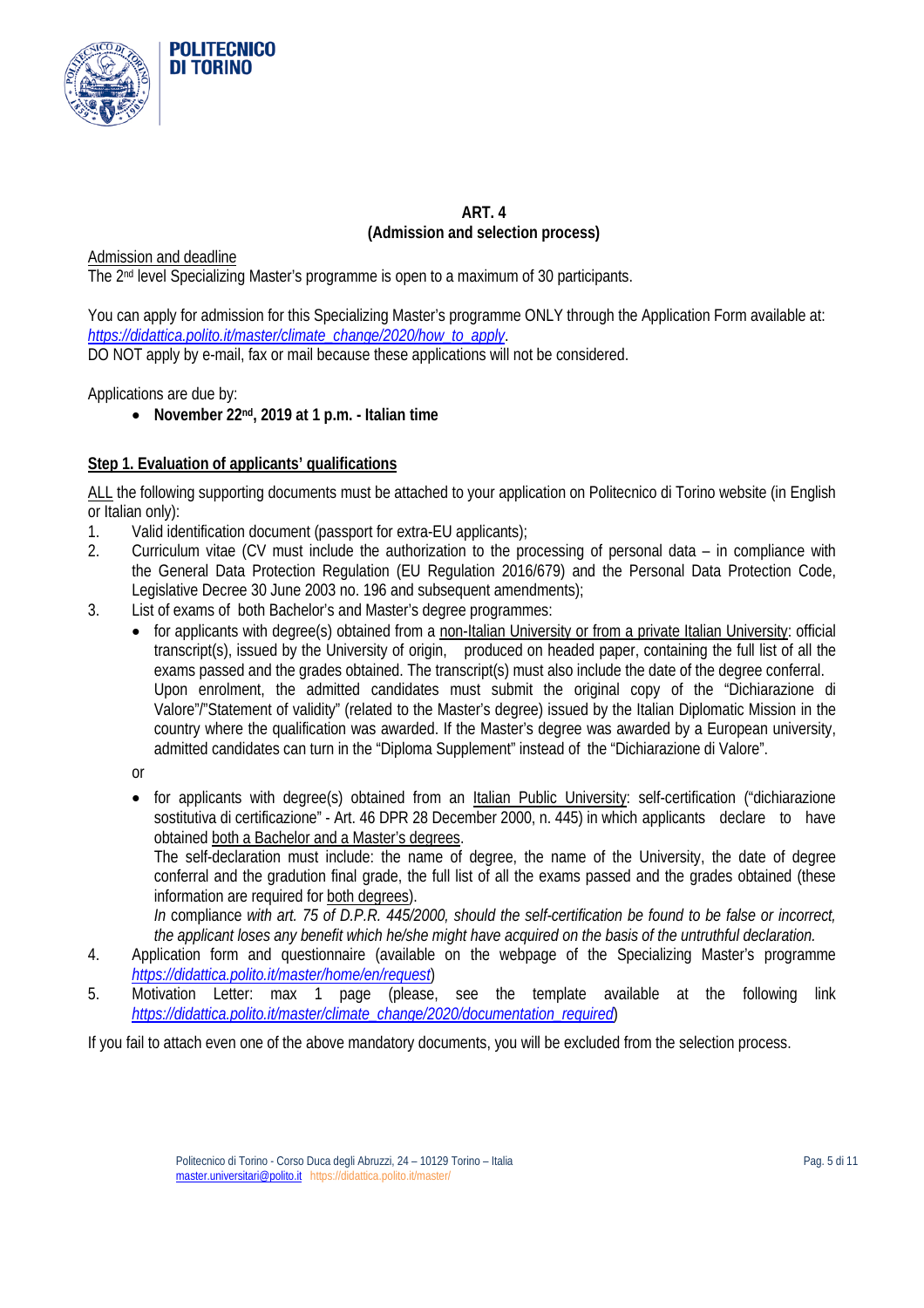

Optional documents can be attached to the application:

- thesis' abstract: this document is one of the elements attesting the coherence with the Master's topics;
- English language certificate; candidates who do not submit a certificate and are eligible for the second step of the
- selection process (see below) will be interviewed to ascertain their knowledge of the English language.

After the application deadline, the Selection Committee assesses all the applications and the attached documents.

The Selection Committee can assign a maximum of 60 points, according to the following criteria:

- degree grade specified in the academic transcription (up to 15 points): for applicants who have not earned yet their Master's degree (but expect to earn it before the enrolment deadline), a score will be awarded based on the weighted average of the exams' grades received by the candidate at the date of application, as reported in the attached documentation via Apply@Polito (up to 15 points);
- significance and coherence with the Master's topics of the professional and formative experience (e.g., participation in PhD programme or second master's degree on relevant topics; Master's thesis on a relevant subject, as testified by the thesis' abstract attached to the application; participation in conferences, summer schools or workshops; professional or voluntary activity on relevant subjects) (up to 20 points);
- English language level for applicants who attach an English language certificate attesting a level higher than B2 (up to 10 points). If the level is B2 or if no certificate is uploaded no points will be assigned.
- Motivation letter (up to 15 points).

The final score will be based upon the above-mentioned criteria, up to a maximum of **60 points**; candidates who do not reach the minimum score of **30 points** will be considered as "ineligible" and they will not be admitted to the second step of the selection process.

### **Step 2. Interview**

In this phase, the Selection Committee interviews the applicants who passed the first step of the selection process. Interviews aim to assess:

- − the applicants' motivation;
- − any previous experience which may be relevant to the contents of the Specializing Master's programme.

Interviews will take place soon after the deadline for application submission.

Applicants who do not attend the interview are automatically excluded from the selection process.

Candidates unable to attend the interview in presence at Politecnico di Torino may request the Selection Committee, within three days prior to the interview, to have a remote interview. The decision of the Selection Committee is unquestionable.

During the oral interview, the Selection Committee also assesses the level of English competency of the applicants who did not provide any proof of knowledge of the English language (B2 level English certificate).

The Selection Committee can assign a maximum of **40 points** to each applicant for the oral interview. The overall score is the sum of the score obtained in the first and second step of the selection process.

The person responsible for the admissions administrative procedure is Mr. Alberto Pusceddu (Head of the Specializing Master's Programmes and Lifelong Learning Office at Politecnico di Torino).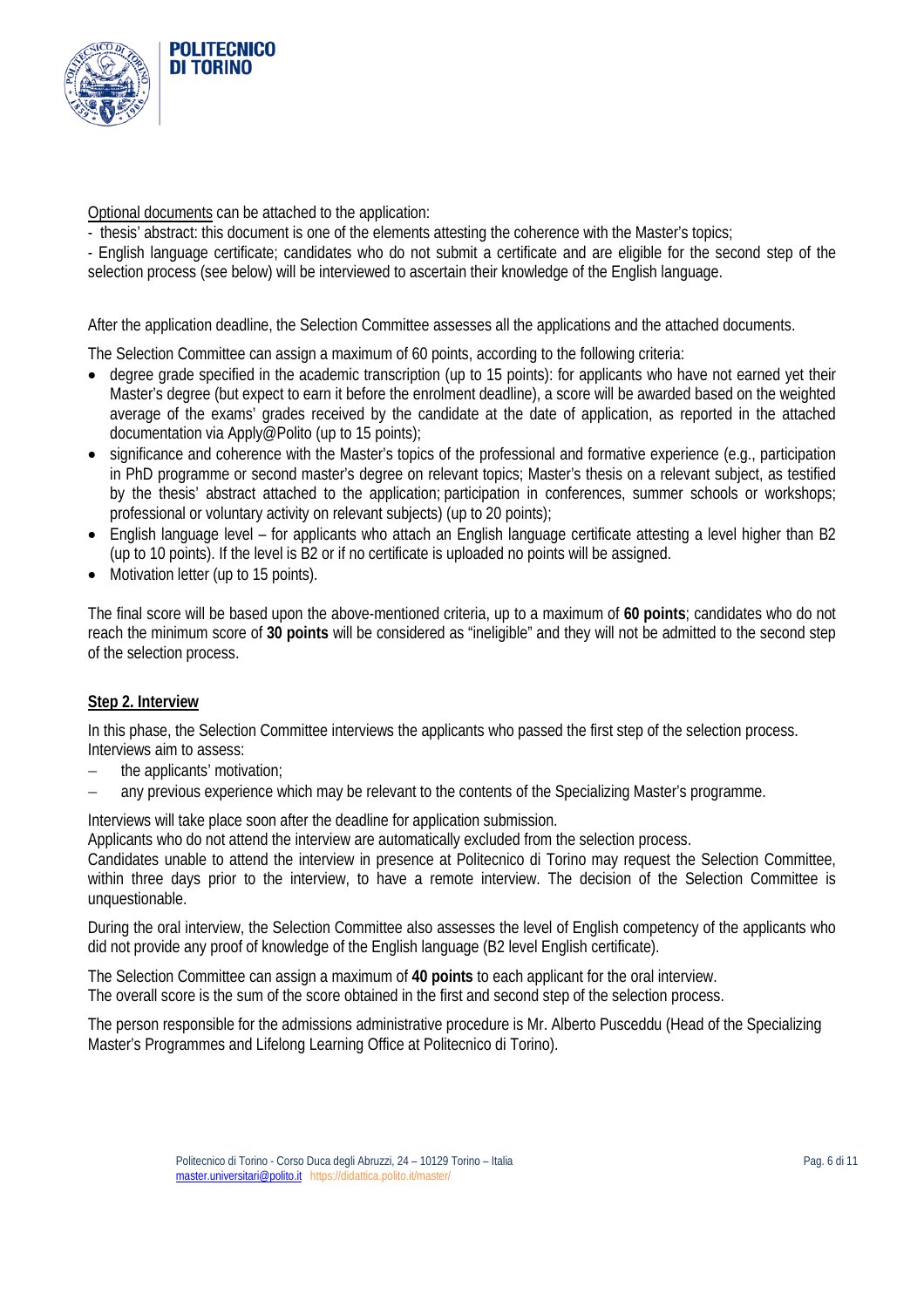

# **ART. 5**

#### **(Selection outcomes**)

At the end of the selection process, a merit-ranking list will be published on the online University Bulletin and on the Selection Outcomes page of the Specializing Master Programme's website. The ranking list will contain:

- − the list of applicants admitted to the Specializing Master's programme;
- − applicants on reserve list.

Provided that you have attached all the required documents and fulfilled all the requirements, you will see your position in the rankings and your final score on the Selection Outcomes page, when the official lists are published.

Please note that if you have not yet obtained the Master's degree you will be provisionally accepted. In case you will not obtain the degree within the enrolment deadline (approximately beginning of January 2020) you will not be admitted to the programme.

## **ART. 6**

### **(Participation confirmation, enrolment and documents submission)**

### Participation confirmation

In case you are on the list of applicants admitted to the Specializing Master's programme, in order to confirm your participation, you must comply within the deadline defined by Politecnico for participants to accept the offer and:

- download the Acceptance Declaration, fill it in and send it by e-mail to master.universitari@polito.it;
- pay a 1.000,00 Euro advance fee (see ART. 8). This payment is needed to confirm the acceptance of the offer for the Specializing Master's programme.

You will receive the advance fee payment request in the same day of the publication of the selection outcomes. You will be given a week to proceed with payment.

Failure to send the declaration and payment within the aforementioned terms is considered as final renunciation to the programme.

In case you are a full or partial participation fee-waiver recipient, in accordance with art. 9 of this Call for application, you will be exempted from the advance fee payment.

In case you are on the reserve list, it means that you are eligible for replacement and will have the possibility to enrol in the programme if one or more participants renounce their offer of admissions. In this case, the Office of Specializing Master's Programmes will contact you according to your order on the ranking list. Admitted students are given a deadline to confirm their participation.

If you decide to decline your offer of admission, you are invited to inform the Office of Specializing Master's Programmes (master.universitari@polito.it) with an official notification.

### Enrolment

If you are admitted, you must enrol at Politecnico before the programme starts. You will receive an e-mail with useful information for your enrolment. You are not allowed to be simultaneously enrolled in another Specializing Master's programme nor in any other university programme. If you are enrolled in another programme, you must finish your studies or suspend them before enrolling in the 2<sup>nd</sup> level Specializing Master's programme in "Climate change: adaptation and mitigation solutions".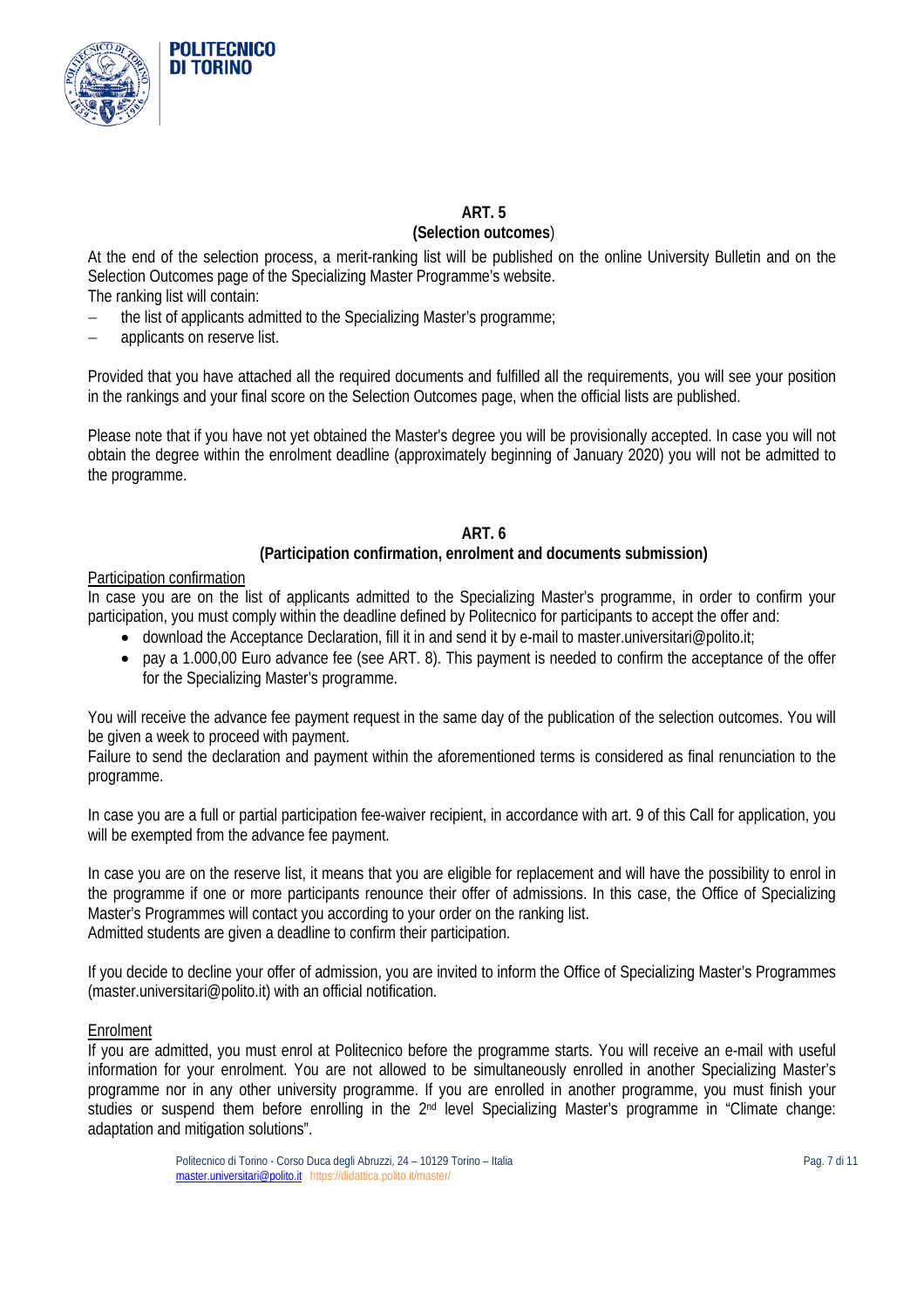

#### Documents submission

After completing the enrolment process, admitted students must present the original documents uploaded to their Application Form to the Office of Specializing Master's Programmes together with the Acceptance Declaration before the programme starts (please refer to art. 4).

If your degree was awarded by a non-Italian University, upon enrolment you must submit the original copy of the Dichiarazione di Valore/Statement of validity (related to your degree) issued by the Italian Diplomatic Mission in the country where the qualification was awarded or Attestato di Comparabilità /Statement of Comparability issued by the CIMEA Centre.

If your degree was awarded by a European university, you can submit your Diploma Supplement instead of the Dichiarazione di Valore/Statement of validity.

If you do not submit your Statement of validity, you can enrol in the programme with condition, but you must present this document within 6 months of the beginning of the programme. If you do not provide the above-mentioned mandatory document by the deadline, you are placed on hold and cannot progress in your studies until you actually present this document.

If you are a non-EU national, you are required to comply with the norms on entry visa and residence permit. You have to submit:

- Student Visa type D for participants who are non–EU citizens residing abroad;
- Valid residence permit for non-EU citizens residing in Italy.

Politecnico di Torino reserves itself the right to check the truthfulness of the declarations included in self-certificate sent by the applicants (pursuant to Article 46 of DPR. no. 445 of 28 December 2000) and Politecnico excludes them from the ranking list in the event of false declarations.

### **ART. 7**

#### **(Student assessment and final qualification)**

The Specializing Master's programme requires you a full time commitment. You are requested to attend activities for at least 85% of the programme.

Absences for more than this limit lead you to exclusion from the Specializing Master's programme.

Withdraw from the programme must be put in writing.

You cannot be simultaneously enrolled in a Specializing Master's programme and in another university programme.

#### **STUDENT ASSESSMENT**

At the end of each course, you have to take an exam consisting in a written test and/or an oral evaluation test.

If you fail the exam, you can arrange a make-up exam directly with the professor responsible for the course. You can take a make-up exam just once.

At the end of the programme, participants make a final presentation (dissertation of their project work conducted during internship) and are assessed for it.

#### **FINAL QUALIFICATION**

Upon completion of the programme, participants who regularly attended the activities and earned 63 ECTS (required for graduation), are awarded the "Climate Change: adaptation and mitigation solutions" 2nd level Specializing Master's diploma by Politecnico di Torino. The Diploma will be issued in Italian.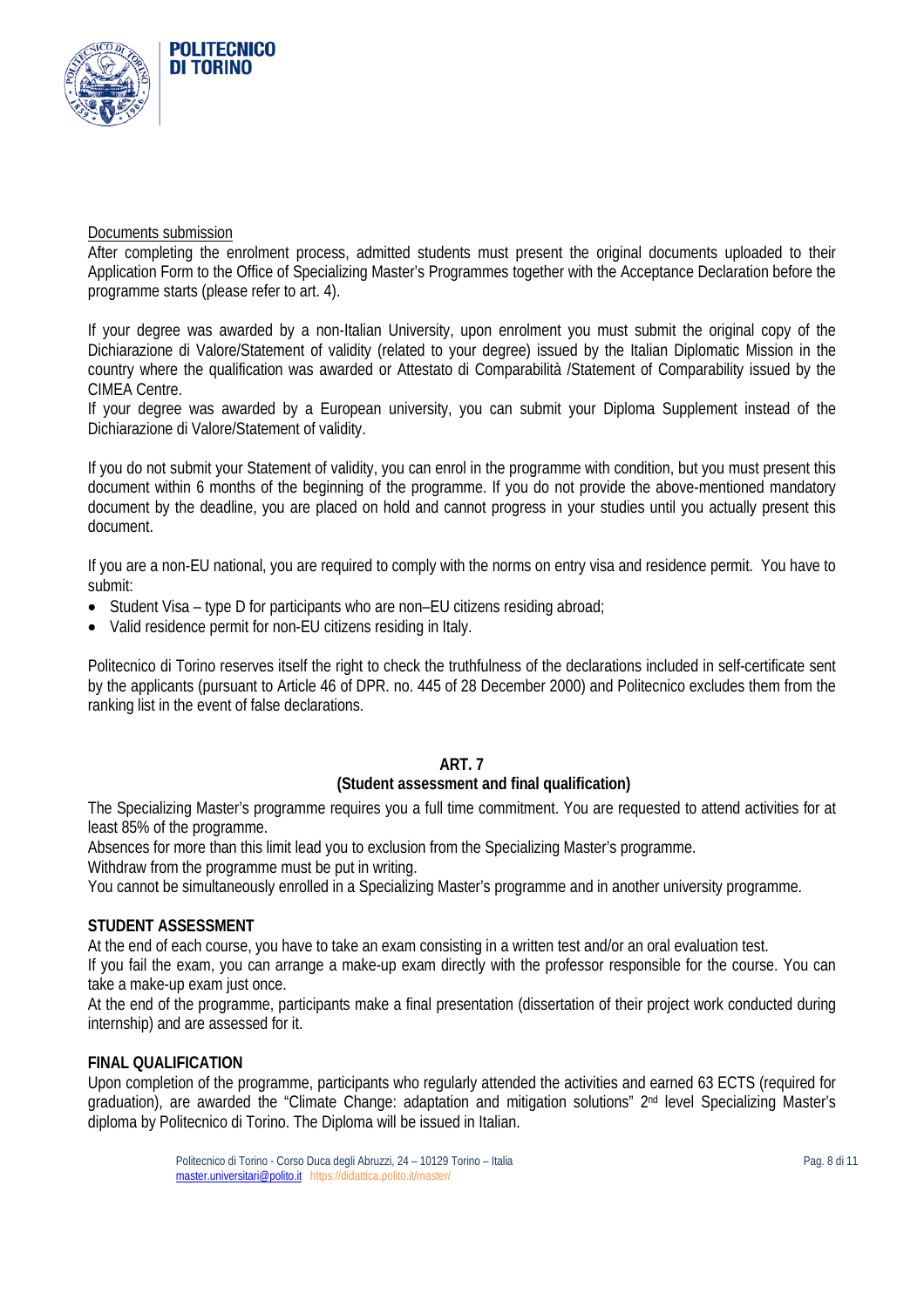

If, at the end of the Specializing Master's Programme, you have not passed all the exams included in your Study Plan you can get a Certificate of Attendance and a Transcript of Records with the list of the exams that you have passed with grades, dates, credits and scientific disciplinary field.

#### **ART. 8 (Participation and enrolment fee)**

### Participation and enrolment fee

The participation fee is 4.000,00 Euro (four thousand/00) + 19,53 Euro (nineteen/53)<sup>\*\*</sup> for the enrolment fee.

The total amount must be paid to Politecnico di Torino according to the following instalments:

- 1.000,00 Euro (one thousand/00) advance fee by the date defined by Politecnico as the deadline for accepting the offer of admission to the Specializing Master's programme. You will receive the advance fee payment request in the same day of the publication of the selection outcomes. You will be given a week to proceed with payment. This payment is mandatory to confirm your participation in the Specializing Master's programme; failure to send payment within the aforementioned terms is considered as final renunciation to the programme;
- 2.000,00 Euro (two thousand/00) Euro + 19,53 Euro (nineteen/53) at the time of enrolment (approximately January 2020);
- 1.000,00 Euro (one thousand/00) Euro within six months from the enrolment.

The participation fee and the enrolment fee can be paid through the Apply@polito platform.

Your advance fee (1.000 Euro) can be reimbursed only in the following cases:

- − if the Italian Embassy does not issue your Visa (for extra-EU citizens only)
- − if the programme does not start, which happens only if the minimum number of participants is not reached.

If you withdraw from the programme or are excluded from it, you will not be reimbursed your participation fee and enrolment fee under any circumstances.

**N.B.:** Politecnico di Torino offers to the programme's participants the opportunity to benefit of 10 full participation feewaivers and of 10 partial participation fee-waivers. For detailed information about the exemption applied to participation fee-waiver recipients, please refer to art. 9 of this Call for application.

### Participation sponsored by Third Parties

If your participation in the programme is sponsored by Third Parties (payment of one or more instalments), it will be processed as follows:

- the sponsor must complete and submit the form available at *[https://didattica.polito.it/master/home/it/finanziamento\\_quote\\_per\\_il\\_dipendente](https://didattica.polito.it/master/home/it/finanziamento_quote_per_il_dipendente)*
- after the end of the admission process, the sponsor will receive a message with:
	- − the list of admitted sponsored candidates
	- − payment methods.
- The 2<sup>nd</sup> level Specializing Master's Programme in "Climate Change: adaptation and mitigation solutions" is included in the course catalogue of Politecnico. Therefore, participation and enrolment fees are VAT exempt (Article 4 of DPR 633/72). Upon payment, Politecnico di Torino will issue a payment receipt.

In case of participations sponsored by Third Parties, Politecnico di Torino may provide for exceptions from the provisions related to the number of instalments and to the deadlines scheduled for the payment of the participation and enrolment fee.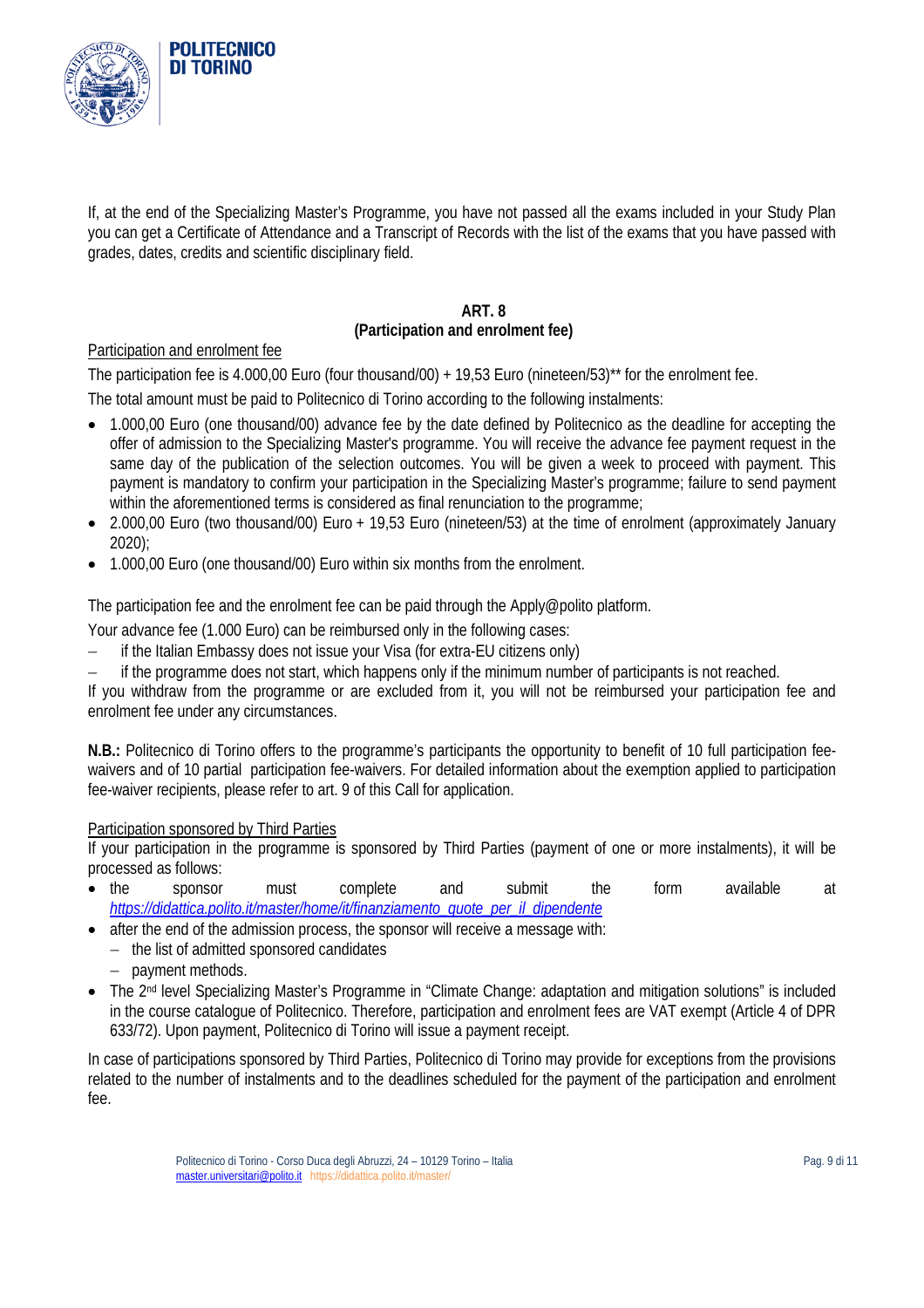

If you are enrolled in the 2nd level Specializing Master's Programme in "Climate Change: adaptation and mitigation solutions", including if you are sponsored by Third Parts, you are subject to the rules and provisions of the Tuition Fee Guide concerning failure to pay or late payment and hold on academic progress.

The programme will start only if the minimum number of participants is reached.

### **ART. 9**

#### **(Participation fee-waivers)**

Politecnico di Torino offers to the programme's participants the opportunity to benefit of **10 full participation feewaivers** and of **10 partial participation fee-waivers**.

In order to be eligible for the fee-waivers, applicants must be admitted to the 2<sup>nd</sup> level Specializing Master's programme in "Climate Change: adaptation and mitigation solutions" a.y. 2019/2020.

Applying for admission to the 2<sup>nd</sup> level Specializing Master's programme in "Climate Change: adaptation and mitigation solutions" a.y. 2019/2020 you will also apply for the participation fee-waivers.

The Selection Committee will award the participation fee-waivers to the 20 top students on the merit-ranking list published at the end of the selection process (in accordance with art. 4 and art. 5 of this Call for applications).

**10 Full participation fee-waivers:** the 10 top students on the merit-ranking list will be awarded a full participation feewaiver. They will have to pay only 19,53 Euro (nineteen/53)\*\* for the enrolment fee (in accordance with art. 8 of this Call for applications) and will be exempted from paying the instalments of the participation fee.

10 Partial participation fee-waivers: the students in the position from 11<sup>th</sup> to 20<sup>th</sup> on the merit-ranking list will be awarded a partial participation fee-waiver. They will have to pay only 2.000,00 Euro (two thousand/00) Euro + 19,53 Euro (nineteen/53) at the time of enrolment (in accordance with art. 8 of this Call for applications) and will be exempted from paying the advance fee and the second instalment of the participation fee.

Participation fee-waiver recipients are required to attend at least 85% of the programme (including lectures and training activities)in order to meet the criteria for maintaining the exemption. Absences for more than this limit lead you to exclusion from the Specializing Master's programme.

At the end of the selection process, the list of the participation fee-waiver recipients will be published on the Politecnico website on the "Selection outcomes" page.

Participation fee-waiver recipients will have to confirm their acceptance through a declaration form. This form will be published on the website. It must be filled in and sent by email (master.universitari@polito.it) within the deadline that will be communicated (generally within 7-10 days).

In case one or more candidates will not confirm the acceptance within the given deadline, the participation fee-waiver will be re-assigned to students on the reserve list according to their position in the list. The candidates placed on the reserve list will be contacted only if a fee-waiver winner will not confirm. In this case, a new deadline will be assigned.

### **ART. 10 (Competent office)**

The competent office is the Office of Specializing Master's Programmes and Lifelong Learning of Politecnico di Torino.

For any inquiries or additional information, please contact: Office of Specializing Master's Programmes and Lifelong Learning Corso Duca degli Abruzzi, 24 - 10129 Torino (ITALY) e-mail: master.universitari@polito.it

> Politecnico di Torino - Corso Duca degli Abruzzi, 24 - 10129 Torino - Italia electronico di Torino - Pag. 10 di 11 [master.universitari@polito.it](mailto:master.universitari@polito.it) https://didattica.polito.it/master/